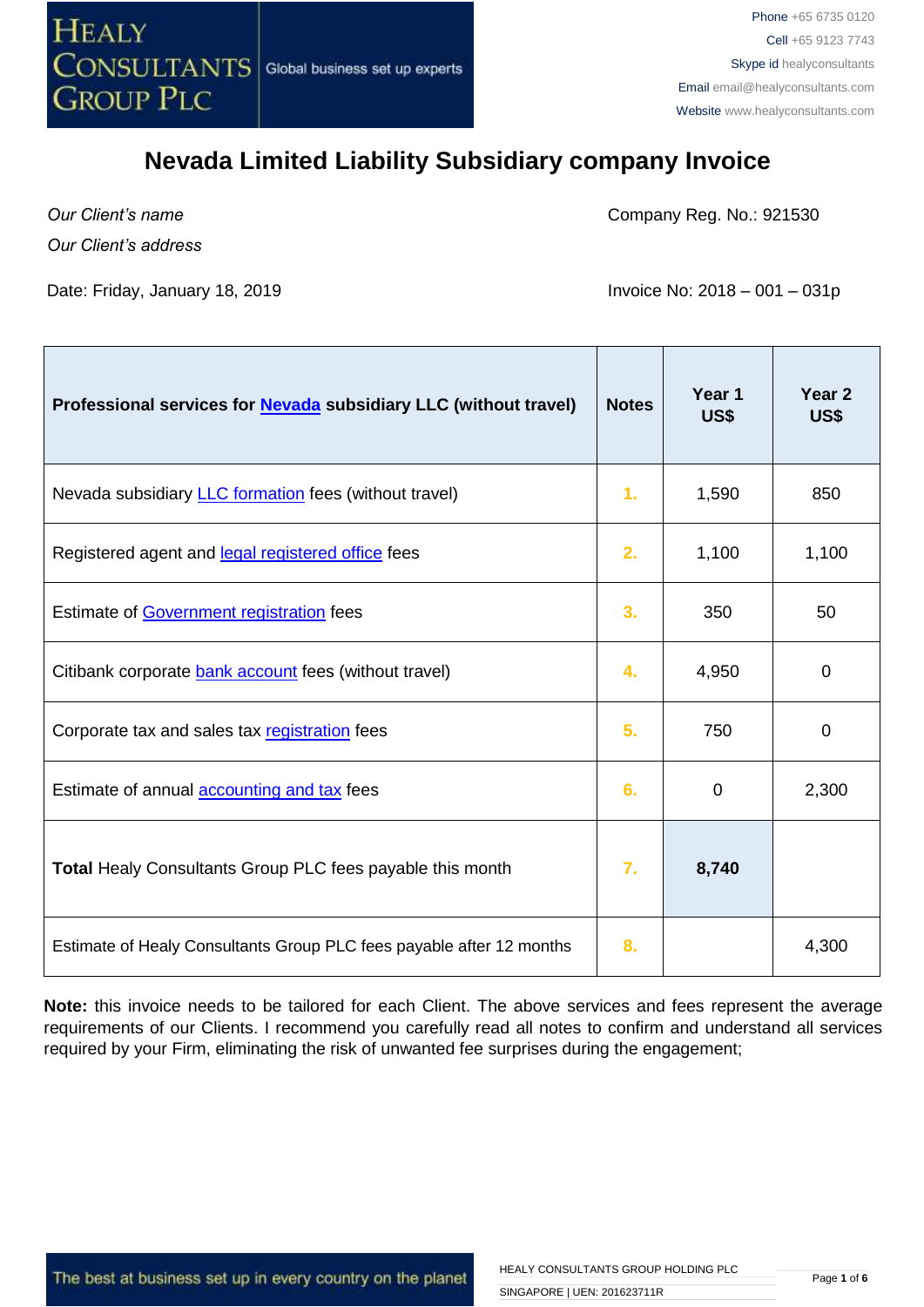#### *Notes to invoice above*

**1.** Healy Consultants Group PLC fees to efficiently and effectively complete Nevada LLC registration within [2](http://www.healyconsultants.com/nevada-company-registration/fees-timelines/#timelines)  [weeks \(click link\)](http://www.healyconsultants.com/nevada-company-registration/fees-timelines/#timelines) by **i)** choosing the optimum regulatory license for our Client's business activities; **ii)** reserving a subsidiary company name at the [Nevada Secretary of State website;](https://nvsos.gov/index.aspx?page=428) **iii)** settling our accountant and lawyer fees; and **iv)** preparing a high quality subsidiary company incorporation application for submission to the Secretary of State;

All [engagement fees](http://www.healyconsultants.com/company-registration-fees/) (click link) are agreed and paid up front and agree to the fees published on our country web pages. Consequently, there are no hidden fees, surprises or ambushes throughout the engagement. All engagement deadlines are agreed up front in the form of a [detailed project plan,](http://www.healyconsultants.com/index-important-links/example-project-plan/) mapping out [deliverables](http://www.healyconsultants.com/deliverables-to-our-clients/) by week throughout the engagement term;



Every week during the engagement, Healy Consultants Group PLC will email our Client a detailed status [update.](http://www.healyconsultants.com/index-important-links/weekly-engagement-status-email/) Our Client is immediately informed of engagement problems together with solutions. Your dedicated engagement manager is reachable by phone, Skype, live chat and email and will communicate in your preferred language;

**2.** In accordance with the [Nevada Limited Liability Subsidiary company](http://www.leg.state.nv.us/NRS/NRS-086.html) Act, each Nevada LLC must appoint a registered agent, who may be a natural person or a body corporate, but the agent must be resident in the country. Healy Consultants Group PLC will act as your Nevada subsidiary company agent, our annual responsibilities include **i)** preparing and filing the legal annual return; **ii)** securely maintaining subsidiary company records; **iii)** liaising with the government on our Client's behalf; **iv)** legal filing of changes of subsidiary company structure; and **v)** reminding our Client of statutory deadlines;

In accordance with [Nevada Limited Liability Subsidiary company](http://www.leg.state.nv.us/NRS/NRS-086.html) Act, an LLC shall as from the date of its incorporation have a legal registered office in Nevada, to which all official government communications and notices may be addressed. To comply with this statutory requirement, Healy Consultants Group PLC' Nevada office will be the registered office address for your subsidiary company. Thereafter, this address will be used to receive government correspondence including **i)** tax letters; **ii)** notice of the legal annual return; and **iii)** all government communications. Most of our Clients wish to place [Healy Consultants Group](http://www.healyconsultants.com/corporate-outsourcing-services/company-secretary-and-legal-registered-office/)  [PLC' office address](http://www.healyconsultants.com/corporate-outsourcing-services/company-secretary-and-legal-registered-office/) on invoices, contracts, websites and business cards;

- **3.** This fee is an estimate of government costs payable during your firm's engagement. All government fee payments will be supported by original receipts and invoices. Examples of government costs include **i)** reserving the Nevada [subsidiary company](http://nvsos.gov/Modules/ShowDocument.aspx?documentid=901) name; **ii)** submitting the [articles of organization;](http://nvsos.gov/Modules/ShowDocument.aspx?documentid=1004) and **iii)** applying for a Certificate of Good Standing. Following engagement completion, Healy Consultants Group PLC will refund our Client any excess of funds received over actual Government costs paid;
- **4.** Healy Consultants will be pleased to open an [US corporate bank account](http://www.healyconsultants.com/usa-company-registration/formation-support-services/#banking) without travel. It is a timeconsuming task; Healy Consultants Group PLC will shelter our Client from the administrative challenges. As you can appreciate, it is a difficult task to obtain bank account approval through a newly formed subsidiary company, when shareholders and directors and bank signatories reside overseas. Healy Consultants Group PLC will prepare a business plan for the bank to optimize the probability of corporate bank account approval. Depending on our Client business and nationality, there is a 20% probability the banks will request a bank signatory to travel for a one-hour bank interview. Healy Consultants Group PLC will try its best to negotiate with the bank for a travel exemption. If our Client must travel to the States for corporate bank account opening, Healy Consultants Group PLC will refund our Client US\$950;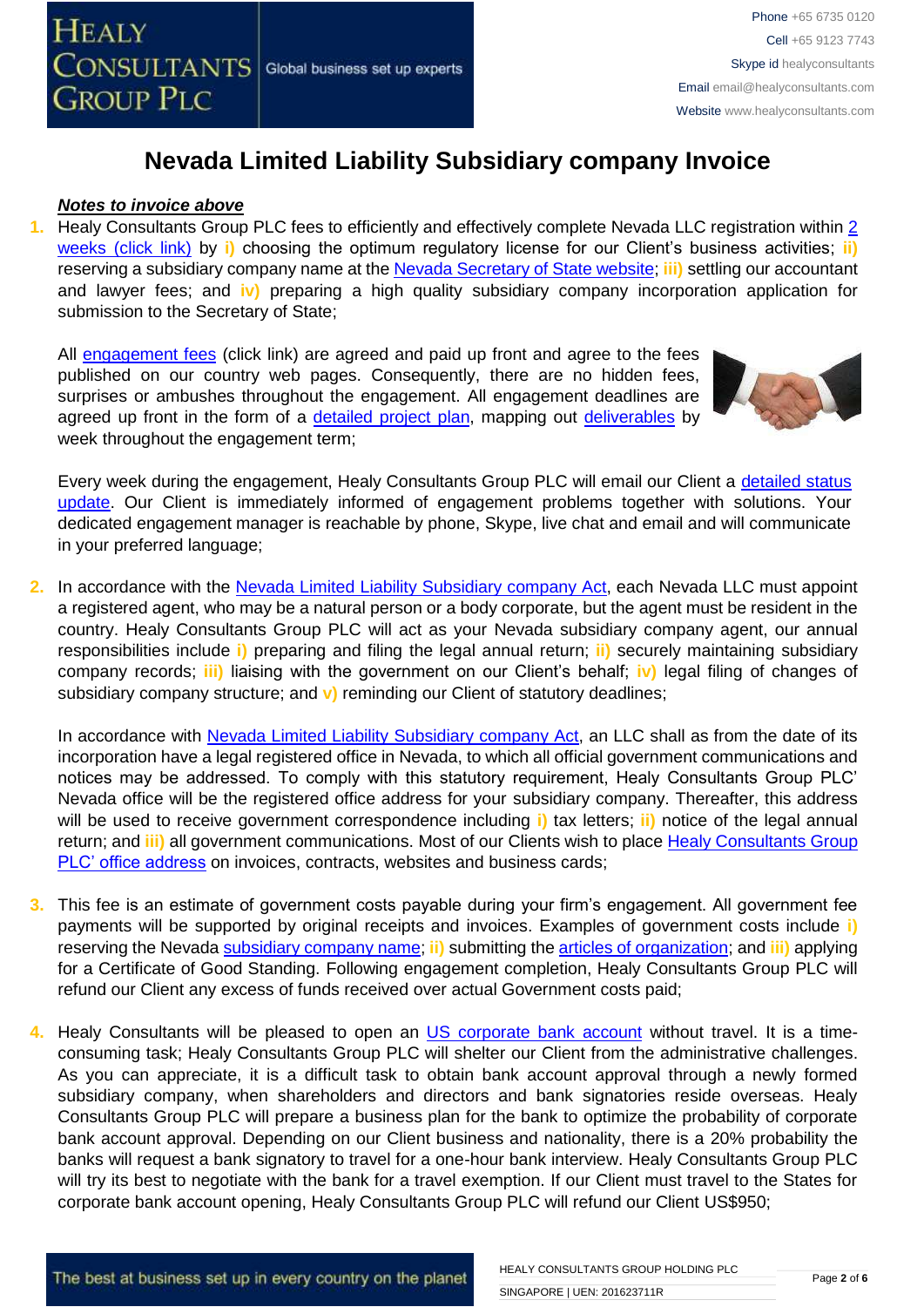If our Client is not comfortable with only a US corporate bank account, Healy Consultants Group PLC will be pleased to open [an international corporate bank account](http://www.healyconsultants.com/international-banking/) (click link) outside the country. Examples include Germany, Liechtenstein, Austria, Bulgaria, South Africa, Australia, London, South America or Dubai. All banks will be top tier banks in these countries with excellent internet banking services. Example of our global banking partners include HSBC, Standard Chartered Bank, Citibank, Barclays, Standard bank, ANZ bank, VTB bank, UBS, Credit Suisse;

The banks enjoy ultimate power of approval of corporate bank account applications. Consequently, guaranteed success is outside of Healy Consultants Group PLC' control. What is inside our control is the preparation and submission of a high-quality bank application that maximizes the likelihood of approval. To date, we enjoy a 100% approval record because of [our global banking relationships](http://www.healyconsultants.com/international-banking/corporate-accounts/) and determination.







Global banks continue to tighten corporate bank account opening procedures, their internal compliance departments completing more thorough due diligence of Clients. Consequently, our Clients should expect the bank account approval period to take up to 4 weeks. Furthermore, global banks now require evidence of proof of business in the country where the corporate bank account will be, including sales contracts or lease agreement;

- **5.** In accordance with *Internal Revenue Service (IRS)* guidelines, each entity must register for tax by applying for an [Employee Identification Number \(EIN\).](http://www.irs.gov/pub/irs-pdf/p1635.pdf) Furthermore, all companies which wish to sell tangible property in Nevada must [register for sales tax;](http://tax.nv.gov/FAQs/Sales_Tax_Information___FAQ_s/)
- **6.** For an active trading subsidiary company, these [accounting and tax](http://www.healyconsultants.com/usa-company-registration/accounting-legal/) fees are an estimate of Healy Consultants Group PLC fees to efficiently and effectively discharge your annual subsidiary company accounting and tax obligations. Following receipt of a set of draft accounting numbers from your subsidiary company, Healy Consultants Group PLC will more accurately advise accounting and tax fees. For a dormant subsidiary company, Healy Consultants Group PLC fees are only US\$950;
- **7.** All fees quoted in this invoice correspond to fees quote[d on Healy Consultants Group PLC' website.](http://www.healyconsultants.com/company-registration-fees/) Please review this invoice carefully to identify errors. During the rush of the business day, it is possible that Healy Consultants Group PLC inadvertently made fee calculation errors, typing errors or omitted services or omitted historic fee payments from Clients. In the unfortunate event you identify invoice errors, please revert to me directly re the same. I apologize in advance if I or my staff made invoice errors;
- **8.** Assuming our Clients re-engage Healy Consultants Group PLC in year 2, this fee is an estimate of the fees payable next year, 12 months after the date of subsidiary company registration;
- **9.** The fees quoted in this invoice are a prediction of the fees required to efficiently and effectively complete this engagement in a timely manner. If during the engagement Healy Consultants Group PLC realizes that the project is more complex than anticipated, requiring a large additional investment of time, my Firm will revert to request additional fees;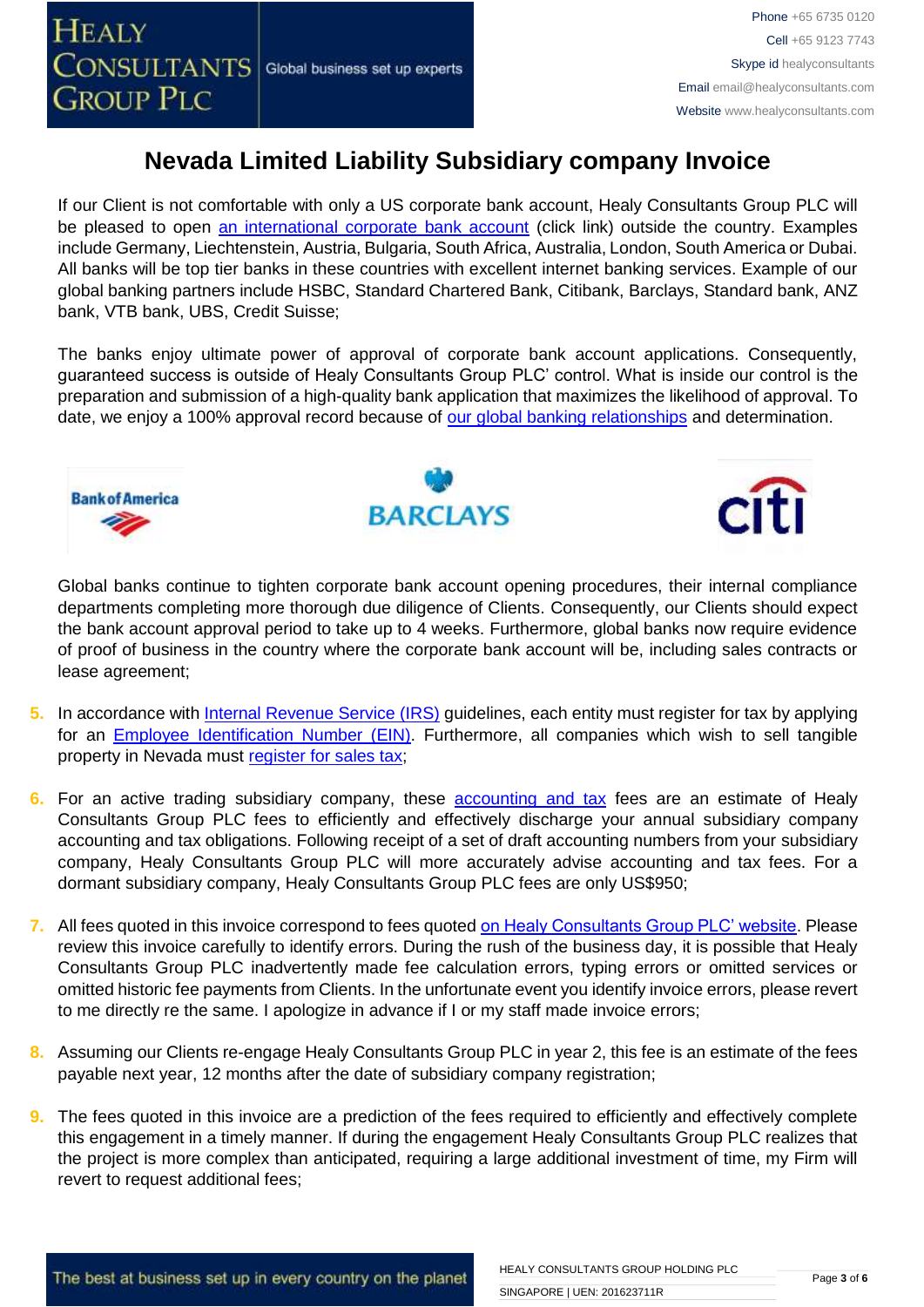- **10.** Engage Healy Consultants Group PLC to [project manage](http://www.healyconsultants.com/project-manage-engagements/) business set up in every country on the planet. We are the best in the [world](http://www.healyconsultants.com/best-in-the-world/) at what we do, timely completing the  $A$  to  $Z$  of every country engagement;
- **11.** In accordance with [Nevada Limited Liability Subsidiary company](http://www.leg.state.nv.us/NRS/NRS-086.html) Act, there is no minimum share capital amount mandated for Nevada subsidiary company incorporation;
- **12.** If our Client requires nominee shareholder and director [services \(click link\),](http://www.healyconsultants.com/corporate-outsourcing-services/nominee-shareholders-directors/) Healy Consultants Group PLC will be pleased to assist. Our fee for professional, passive nominee corporate shareholder amounts to US\$2,100 per annum. Our fee to be both nominee director and shareholder amounts to US\$6,600 per annum. Being the sole shareholders and sole director of a Client's subsidiary company exposes Healy Consultants Group PLC to reputation, litigation and financial risk;
- **13.** If our Client and Healy Consultants Group PLC properly plan this engagement, our Clients will *not* have to travel during this engagement. Healy Consultants Group PLC will efficiently and effectively complete subsidiary company registration and corporate bank account opening in a timely manner without our Client presence. Instead, our Client will need to **i)** sign and get documents legalized in the embassy in their country of origin; and **ii)** courier the originals to Healy Consultants Group PLC office;



- **14.** Depending on our Client's business and nationality, the US Government may require a special regulatory license to carry on your business in the country. Healy Consultants Group PLC will assist our Client secure license approval; there may be additional engagement fees. However, the Government enjoys ultimate power of approval of subsidiary company registrations and business licenses;
- **15.** If required, Healy Consultants Group PLC will be pleased to assist your firm to secure [employee visa](http://www.healyconsultants.com/usa-company-registration/formation-support-services/) approvals. Our fee is US\$2,950 for the first employee, US\$1,950 for the second employee, US\$950 per employee thereafter. Our employee visa fees include preparation of a quality visa application and submitting to the correct Government immigration officers. The Government enjoys ultimate power of approval of visa applications. Consequently, guaranteed success is outside of Healy Consultants Group PLC' control. What is inside our control is the preparation and submission of a high-quality immigration visa application that maximizes the likelihood of visa approval;
- **16.** It is important our Clients are aware of their personal and corporate tax obligations in their country of residence and domicile. Let us know if you need Healy Consultants Group PLC help to clarify your local and international annual tax reporting obligations;
- 17. Some of our Clients request Healy Consultants Group PLC to provide temporary shared [office space](http://www.healyconsultants.com/virtual-office/) for 6 months until their preferred business premises is found. If your Firm requires this service, our one-time fee is US\$950. Monthly rental thereafter is paid directly to the landlord, independently of Healy Consultants Group PLC;
- **18.** As stipulated on our [business website](http://www.healyconsultants.com/) and in section 3 of our engagement letter, Healy Consultants Group PLC will only commence the engagement following **i)** settlement of our fees; and **ii)** completion and signing of our legal engagement letter;
- **19.** Some of our Clients engage Healy Consultants Group PLC to [recruit \(click link\)](http://www.healyconsultants.com/corporate-outsourcing-services/how-we-help-our-clients-recruit-quality-employees/) local employees. We have a lot of experience in this area and we are quite skilled at securing quality candidates for our Clients;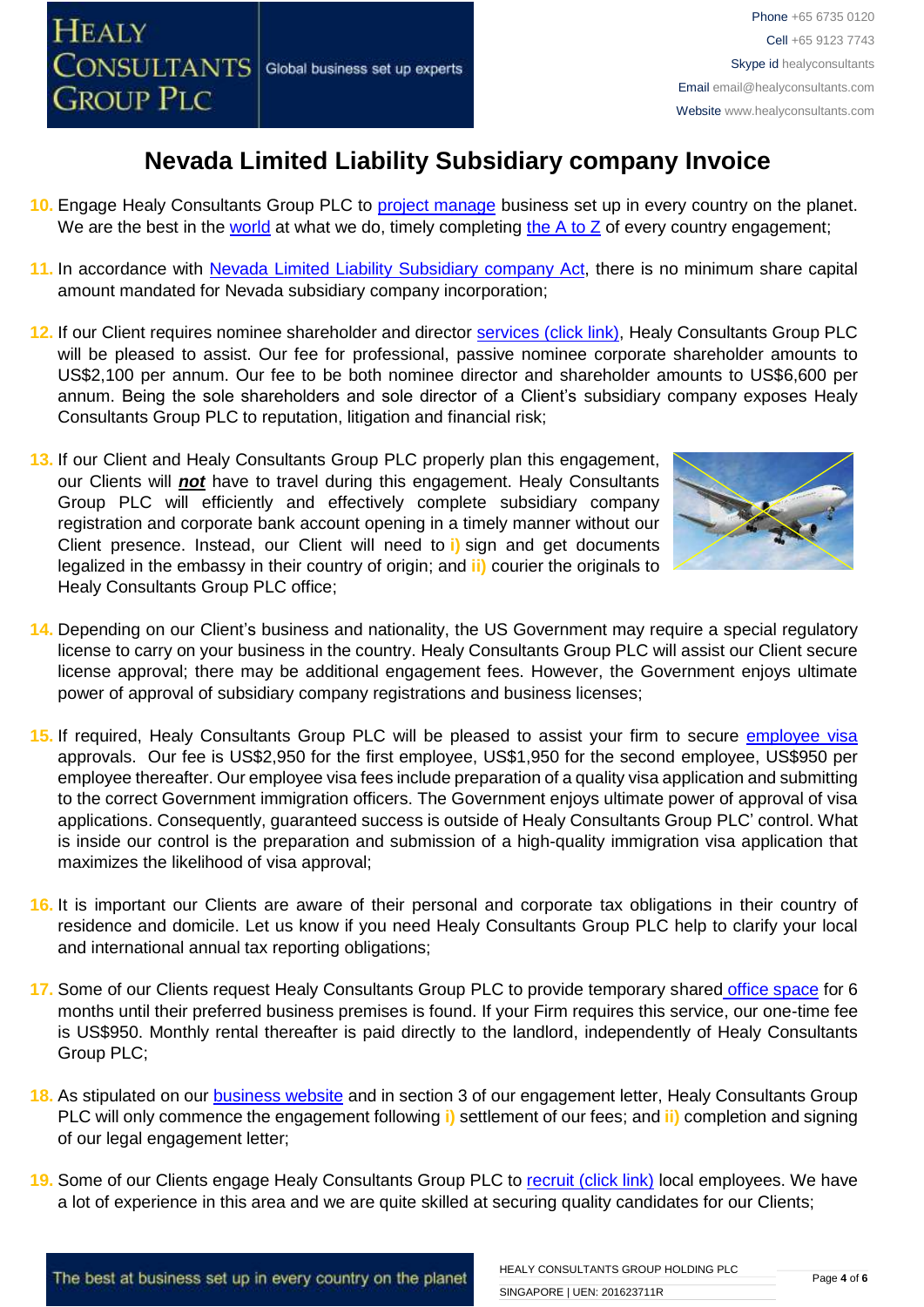**20.** During the engagement, shareholders and directors' documents may need to be translated into the local language; before the Government and Bank approves subsidiary company registration and corporate bank account opening respectively. Consequently, our Client should budget for possible additional translation and embassy attestation fees. Either our Client or Healy Consultants Group PLC can complete this administrative task;

As always, Healy Consultants Group PLC will negotiate with all third parties to eliminate or reduce additional engagement costs. For transparency purposes, all third-party fee payments will be supported by original receipts and invoices. Examples of possible third-party payments include **i)** embassy fees **ii)** notary public costs **iii)** official translator fees;

**21.** Some of our Clients require an [immediate Nevada](http://www.healyconsultants.com/turnkey-solutions/) solution. With this strategy, within a day Healy Consultants Group PLC can supply our Client **i)** an existing dormant Nevada company number; **ii)** an already approved Nevada corporate bank account number; and **iii)** a business address. Turnkey solutions are attractive to those entrepreneurs who wish to immediately close a country deal, sign a contract or invoice a customer;



- **22.** Healy Consultants Group PLC will only incorporate your subsidiary company after 75% of [due diligence](http://www.healyconsultants.com/due-diligence/)  [documentation](http://www.healyconsultants.com/due-diligence/) is received by email. Healy Consultants Group PLC will only open a corporate bank account after 100% of the Client's original due diligence documentation is received by courier;
- 23. During the annual renewal engagement with our Client, our in-house Legal and Compliance Department [\(click link\)](http://www.healyconsultants.com/about-us/key-personnel/cai-xin-profile/) reviews the quality and completeness of our Client file. Consequently, Healy Consultants Group PLC may revert to our Client to ask for more up to date [due diligence documentation;](http://www.healyconsultants.com/due-diligence/)
- **24.** To assist our Clients minimize Forex costs, we offer the payment in SG\$, Euro, Pound or US\$. Kindly let me know in which currency your Firm prefers settling our fees and I will send an updated invoice, thank you;